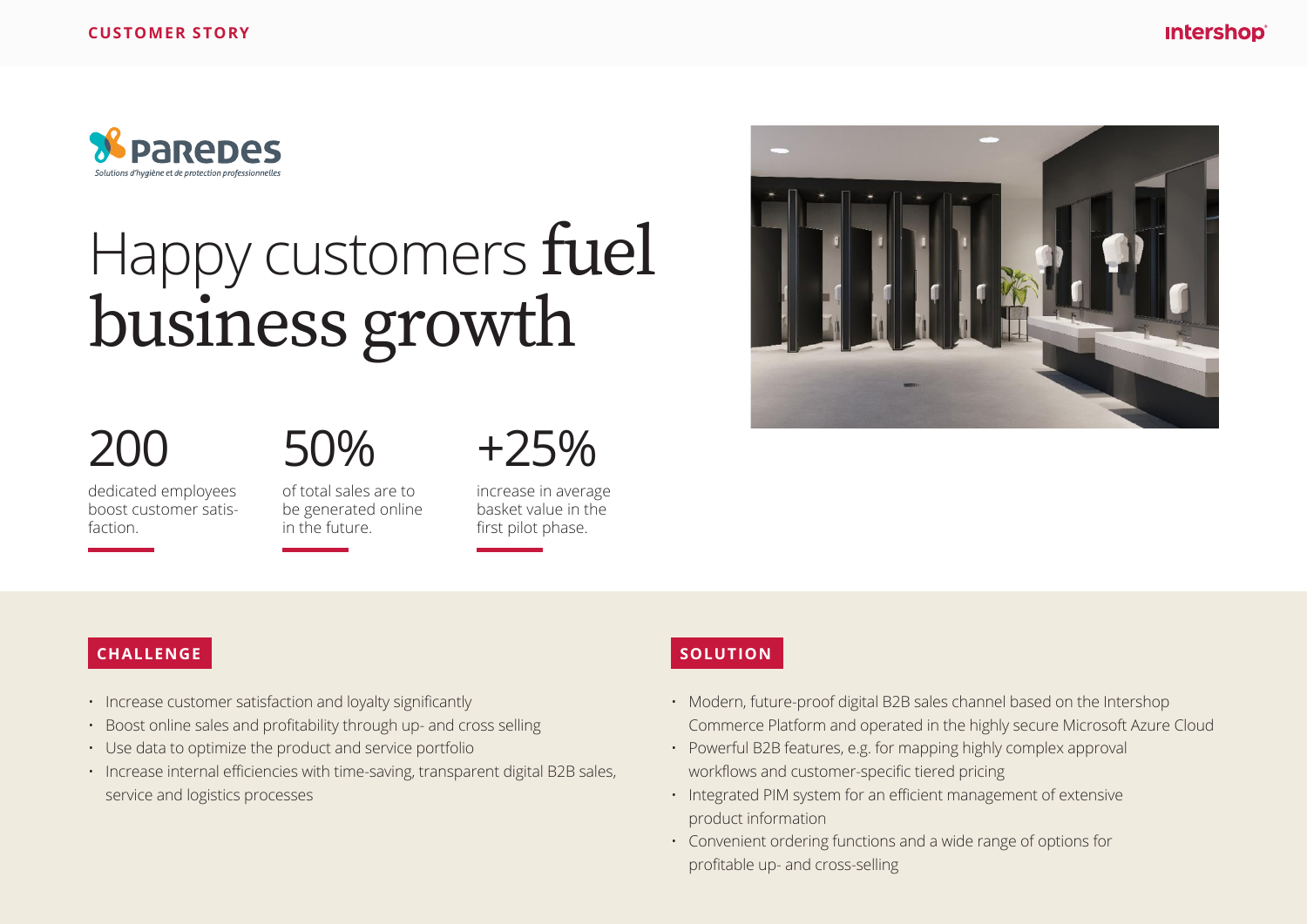#### **ABOUT PAREDES**

For more than five decades, the Paredes Group has been developing, producing and distributing innovative products and solutions for professional hygiene and safety. With a turnover of 220 million euros in 2020, Paredes is the second largest company in its sector in France. In order to respond in the best possible way to the changing challenges of its customers, the Paredes commercial teams are divided into four areas of expertise. This enables the 200 dedicated experts to understand customers' needs precisely and offer them perfectly tailored solutions. With its new digital sales and service portal, Paredes strengthens its superior customer service and further enhances the customer experience.

**www.paredes.fr**

### Back on track for growth and competitiveness

When Francois Thuilleur took over the management of Paredes in 2017, he wanted to put the group back on track for growth and increase its competitiveness. Success factors for his ambitious plan were the partnership with Microsoft and the implementation of the powerful Intershop Commerce Platform.

Emilie Caplat, Director Customer Support and Digital Transformation, explains: "We wanted to bring Paredes' innovative strength back into focus. The digitalization challenge provided a suitable playground here. We revolutionized customer interaction by exploiting the full potential of digitalization."

### The ambition: establish leading digital sales channel

The first step in this repositioning was the realization of a new digital sales channel: "We were looking for an e-commerce solution with a rich-set of powerful B2B features that could, for example, map highly complex pricing and approval workflows. Microsoft was a great support in choosing and implementing the Intershop Commerce Platform," explains Emilie Caplat.

The new Intershop-based online shop meets all the requirements of B2B business, and even complex price tiering for different customers can be mapped perfectly. Another advantage is that the Intershop solution has its own Product Information Manage-

ment (PIM) system, which enables Paredes to efficiently manage extensive product information.

#### The result: satisfied customers and increased sales

With the Intershop Commerce Platform, Paredes can keep its promise of complete and timely delivery ("OTIF": on time in full). Customers now have the option to check the availability of products and order primarily those that are immediately available. This ensures more efficient logistics processes as well as significant time savings on the customer side.

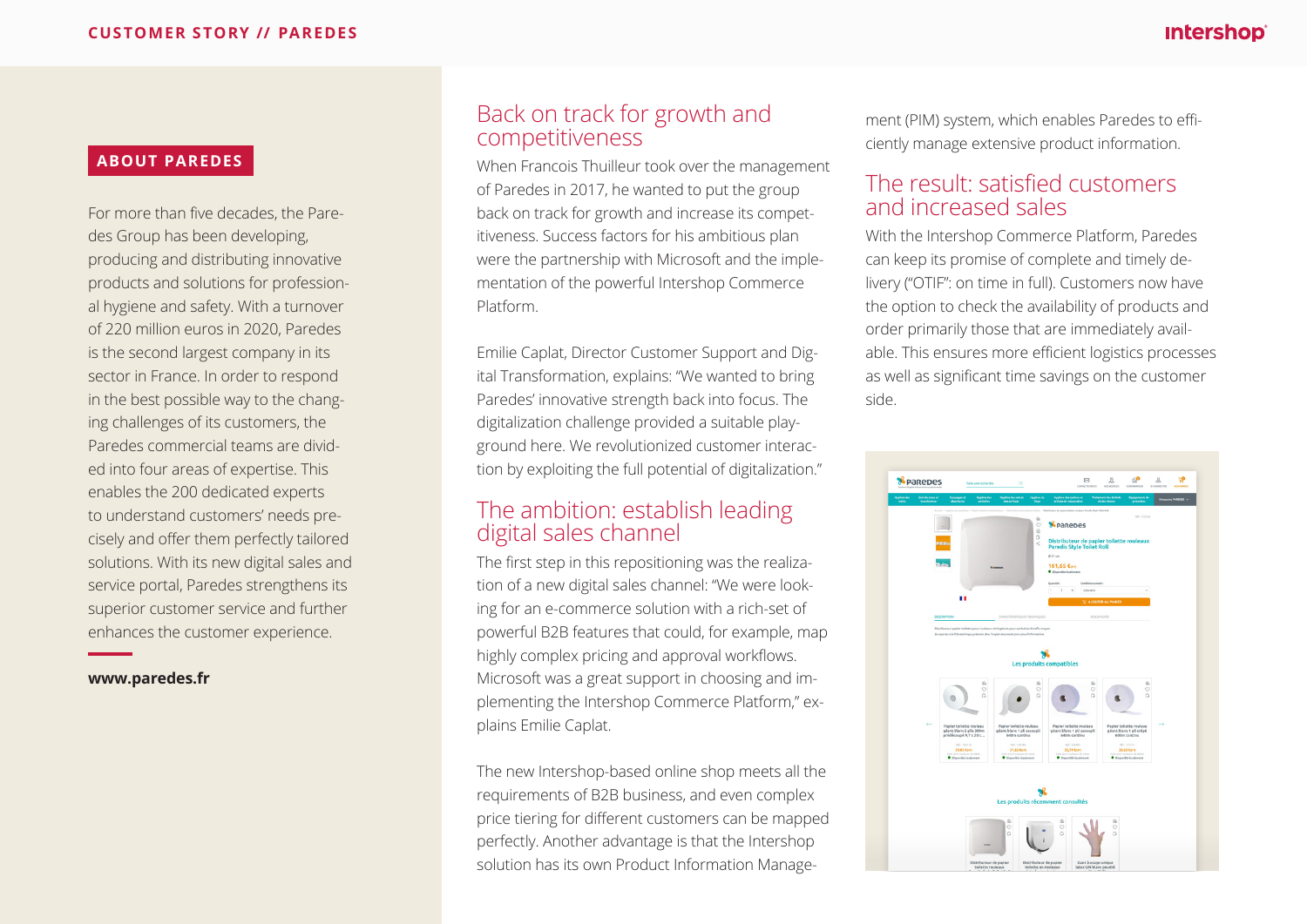#### **intershop**®

#### **CUSTOMER STORY // PAREDES**

"On average, we deliver one day faster. With the Intershop solution, we can monitor our inventory better and manage deliveries more easily. All this strengthens customer satisfaction," says Emilie Caplat.

And that's not the end of the story. By switching the product catalog and the company website to Intershop, customers now have a better overview of the entire Paredes portfolio. They discover new product families and make more purchases. "The digital channel opens up new up-selling and cross-selling potential for us. The average shopping cart has increased by 25% among our pilot customers," says a delighted Emilie Caplat.

#### Positive feedback – both internally and externally

The change is also noticeable within the Group: "The internal feedback on the implementation of the online shop has been overwhelmingly positive. Our employees have become very comfortable with this solution and use the commerce platform, for example, to check the availability of stock or to improve communication with customers. The sales staff in particular have found that the Intershop solution makes B2B buying much easier and is, therefore, well received by customers."

With all employees benefiting from the new Intershop solution, Paredes is confident about its digital future: "The adoption of the new digital sales channel and its positive results open doors for future digitalization initiatives. The implementation of the Intershop solution has enabled us to reduce the workload of our teams and it saves time, especially in managing our product cycles. On a day-to-day basis, they now work together more efficiently," says Emilie Caplat.

Another positive aspect is that the analysis of gathered customer data enables Paredes to run personalized marketing campaigns. In addition, customers and sales staff benefit from more efficient processes and increased transparency with regard to product information, prices and stock availability.

#### Next milestones to strengthen the online business

The Group intends to further strengthen its online business. In the near future, Paredes plans to integrate Intershop's PunchOut2Go feature into its existing system. This enables buyers to access Paredes' catalog from within their organization's e-procurement system in order to shop products at contracted prices. As a result, Paredes can address even larger customer groups (especially those having an own e-procurement solution in place) and secure additional market share.

"Together with Microsoft, we are further developing the functionalities of the digital customer portal, which will become the central hub for all our digital (self-)services. In the long term, our goal is to gen-

erate 50% of our sales via the Intershop Commerce Platform and thus become the leading online shop for hygiene products and solutions in France," enthuses Emilie Caplat.



"The sales staff in particular have found that the Intershop solution makes B2B buying much easier and is, therefore, well received by customers."

**Emilie Caplat, Director Customer Support and Digital Transformation, Paredes**